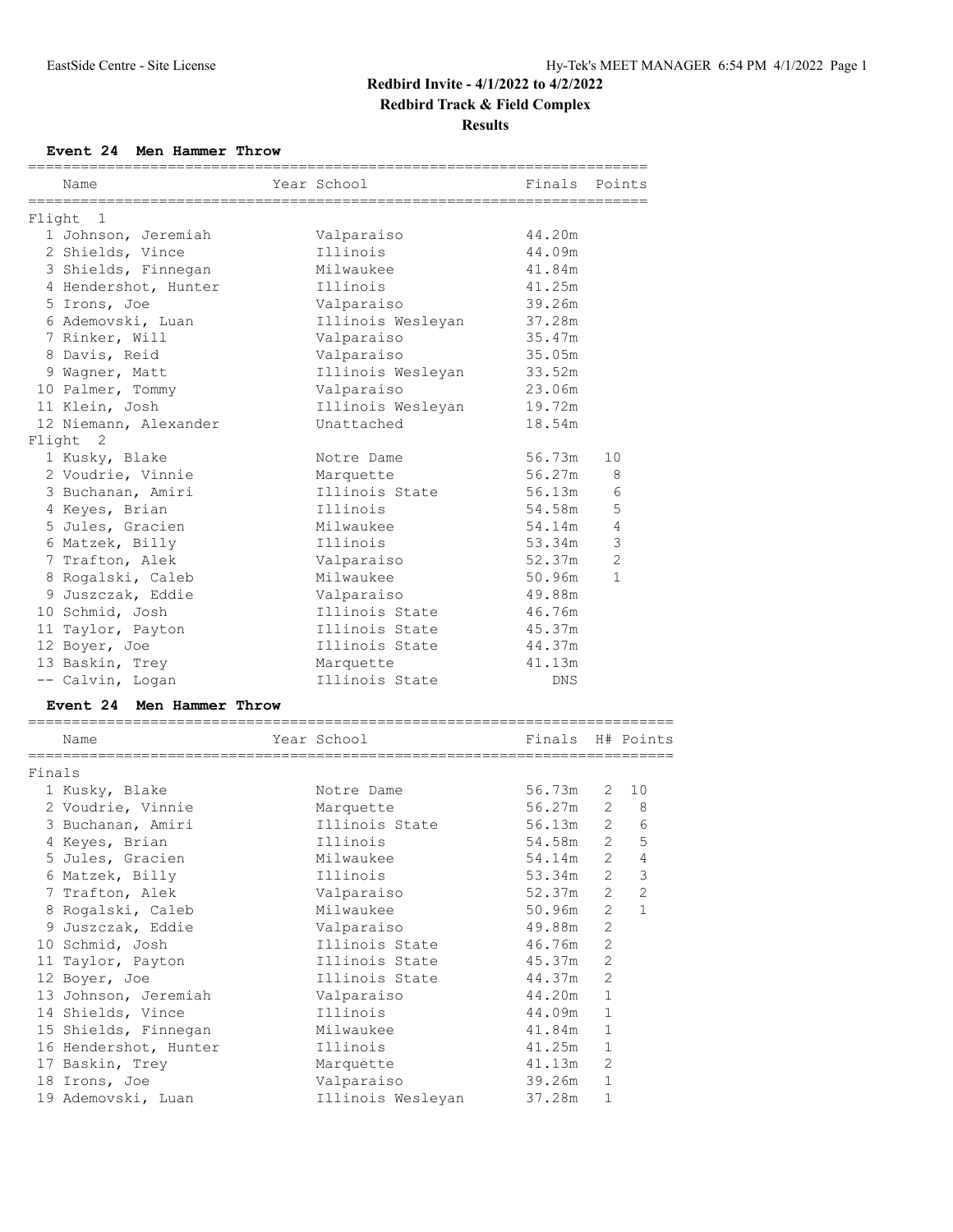### **Redbird Invite - 4/1/2022 to 4/2/2022 Redbird Track & Field Complex Results**

## **....Event 24 Men Hammer Throw**

| 20 Rinker, Will                                                     | Valparaiso                                                                                                                                | 35.47m 1 |                   |
|---------------------------------------------------------------------|-------------------------------------------------------------------------------------------------------------------------------------------|----------|-------------------|
| 21 Davis, Reid                                                      | Valparaiso                                                                                                                                | 35.05m 1 |                   |
| 22 Wagner, Matt                                                     | Illinois Wesleyan                                                                                                                         | 33.52m   |                   |
| 23 Palmer, Tommy                                                    | Valparaiso                                                                                                                                | 23.06m   |                   |
| 24 Klein, Josh                                                      | Illinois Wesleyan                                                                                                                         | 19.72m   |                   |
| 25 Niemann, Alexander                                               | Unattached                                                                                                                                | 18.54m   |                   |
| -- Calvin, Logan<br>1) Notre Dame<br>3) Illinois State<br>Milwaukee | Illinois State<br>Combined Team Scores - 2 Events Scored<br>29<br>2) Marquette<br>4) Illinois<br>12 <sup>2</sup><br>8<br>Valparaiso<br>6) | DNS.     | 2<br>19<br>8<br>⌒ |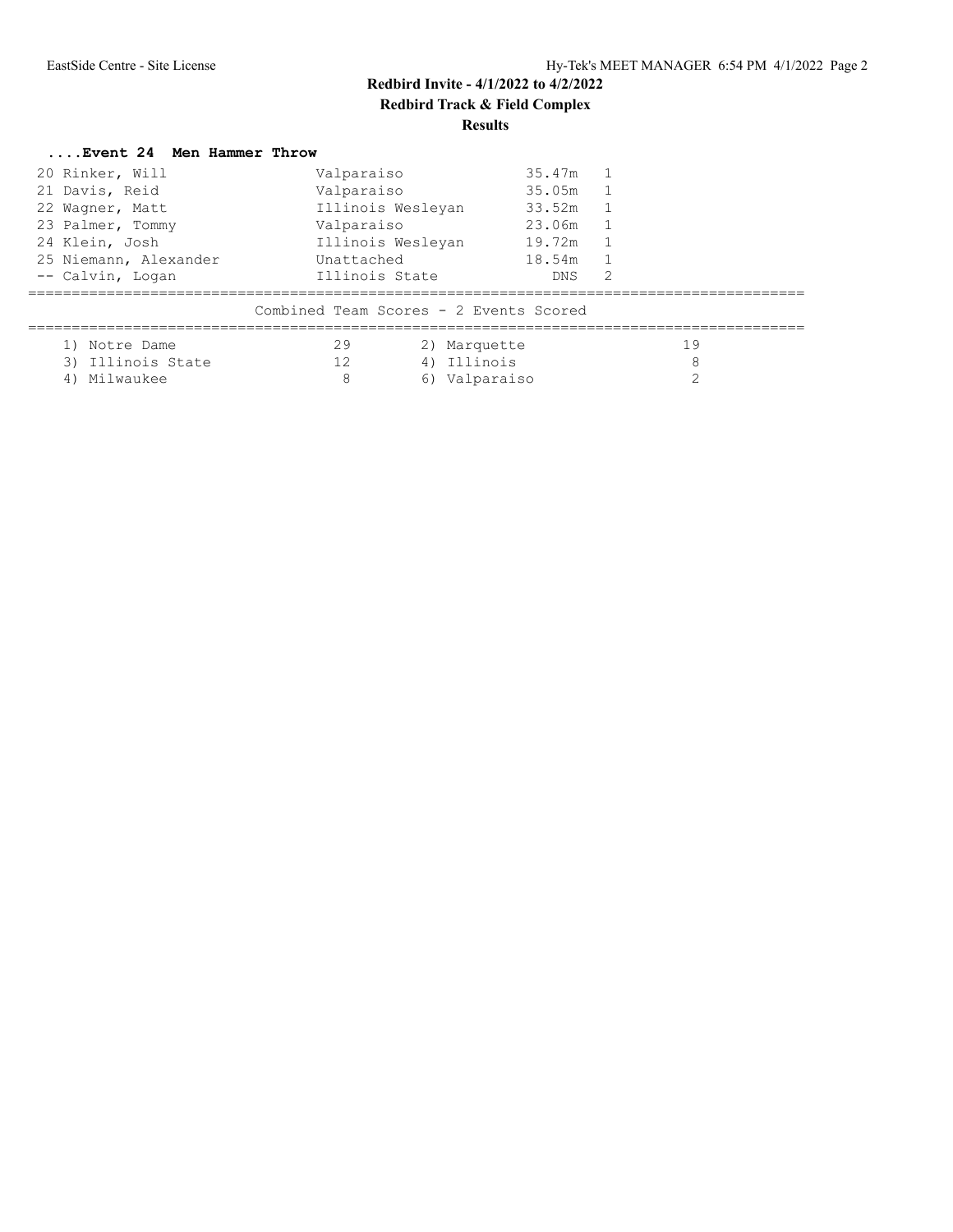#### **Redbird Invite - 4/1/2022 to 4/2/2022**

# **Redbird Track & Field Complex**

**Results**

#### **Event 23 Women Hammer Throw**

|        |                             |                 |                        | ----------------- |                   |
|--------|-----------------------------|-----------------|------------------------|-------------------|-------------------|
|        | Name                        |                 | Year School            | Finals            | Points            |
|        | =========<br>Flight 1       | =============== |                        |                   |                   |
|        | 1 Jones, Maddy              |                 | Notre Dame             | 45.35m            | 1                 |
|        | 2 Ketelhohn, Mia            |                 | Marquette              | 41.92m            |                   |
|        | 3 Butler, Batya             |                 | Illinois State         | 41.41m            |                   |
|        | 4 Byer, Macy                |                 | Illinois State         | 41.30m            |                   |
|        | 5 Gerhardt, Tori            |                 | Valparaiso             | 39.01m            |                   |
|        | 6 Luebbering, Lena          |                 | Valparaiso             | 38.48m            |                   |
|        | 7 Wise, Mikayla             |                 | Marquette              | 36.92m            |                   |
|        | 8 Miller, Devyn             |                 | Valparaiso             | 35.07m            |                   |
|        | 9 Kesner, Taylor            |                 | Illinois State         | 35.04m            |                   |
|        | 10 Walinski, Veronica       |                 | Marquette              | 34.40m            |                   |
|        | 11 Hall, Kayleigh           |                 | Illinois Wesleyan      | 32.70m            |                   |
|        | 12 Retherford, Claire       |                 | Illinois Wesleyan      | 28.52m            |                   |
|        | -- Hintz, Carolina          |                 | Unat-Illinois          | DNS               |                   |
|        | Flight 2                    |                 |                        |                   |                   |
|        | 1 Tanczos, Rachel           |                 | Notre Dame             | 58.10m            | 10                |
|        | 2 Albano, Emma              |                 | Notre Dame             | 50.76m            | 8                 |
|        | 3 Flando, Allie             |                 | Marquette              | 49.02m            | 6                 |
|        | 4 Cagle, Lizzy              |                 | Marquette              | 48.77m            | 5                 |
|        | 5 Wrublik, Morgan           |                 | Illinois State         | 48.38m            | $\overline{4}$    |
|        | 6 Satterfield, Samantha     |                 | Milwaukee              | 47.92m            | 3                 |
|        | 7 Johnson, Hannah           |                 | Illinois State         | 47.70m            | $\overline{2}$    |
|        | 8 Pierce, Michelle          |                 | Valparaiso             | 43.52m            |                   |
|        | 9 Daily, Catie              |                 | Illinois State         | 42.60m            |                   |
|        | 10 Lietzke, Lauren          |                 | Milwaukee              | 41.11m            |                   |
|        | 11 Williams, Myejoi         |                 | Illinois State         | 38.88m            |                   |
|        | 12 Wechlo, Tabitha          |                 | Milwaukee              | 38.32m            |                   |
|        | 13 Patten, Mackenzie        |                 | Valparaiso             | 37.10m            |                   |
|        | Event 23 Women Hammer Throw |                 |                        |                   |                   |
|        | Name                        |                 | Year School            |                   | Finals H# Points  |
|        | ----------------------      |                 | ====================== |                   |                   |
| Finals | 1 Tanczos, Rachel           |                 | Notre Dame             | 58.10m            | 10<br>2           |
|        | 2 Albano, Emma              |                 | Notre Dame             |                   | 50.76m 2 8        |
|        | 3 Flando, Allie             |                 | Marquette              |                   | 49.02m 2 6        |
|        | 4 Cagle, Lizzy              |                 | Marquette              | 48.77m            | 5<br>$2^{\circ}$  |
|        | 5 Wrublik, Morgan           |                 | Illinois State         | 48.38m            | $2\quad 4$        |
|        | 6 Satterfield, Samantha     |                 | Milwaukee              | 47.92m            | 3<br>2            |
|        | 7 Johnson, Hannah           |                 | Illinois State         | 47.70m            | 2<br>2            |
|        | 8 Jones, Maddy              |                 | Notre Dame             | 45.35m            | $\mathbf{1}$<br>1 |
|        | 9 Pierce, Michelle          |                 | Valparaiso             | 43.52m            | 2                 |
|        | 10 Daily, Catie             |                 | Illinois State         | 42.60m            | 2                 |
|        | 11 Ketelhohn, Mia           |                 | Marquette              | 41.92m            | $\mathbf{1}$      |
|        | 12 Butler, Batya            |                 | Illinois State         | 41.41m            | $\mathbf 1$       |
|        | 13 Byer, Macy               |                 | Illinois State         | 41.30m            | $\mathbf 1$       |
|        | 14 Lietzke, Lauren          |                 | Milwaukee              | 41.11m            | 2                 |
|        | 15 Gerhardt, Tori           |                 | Valparaiso             | 39.01m            | $\mathbf{1}$      |
|        | 16 Williams, Myejoi         |                 | Illinois State         | 38.88m            | 2                 |
|        | 17 Luebbering, Lena         |                 | Valparaiso             | 38.48m            | $\mathbf{1}$      |
|        | 18 Wechlo, Tabitha          |                 | Milwaukee              | 38.32m            | $\mathbf{2}$      |
|        | 19 Patten, Mackenzie        |                 | Valparaiso             | 37.10m            | 2                 |
|        |                             |                 |                        |                   |                   |